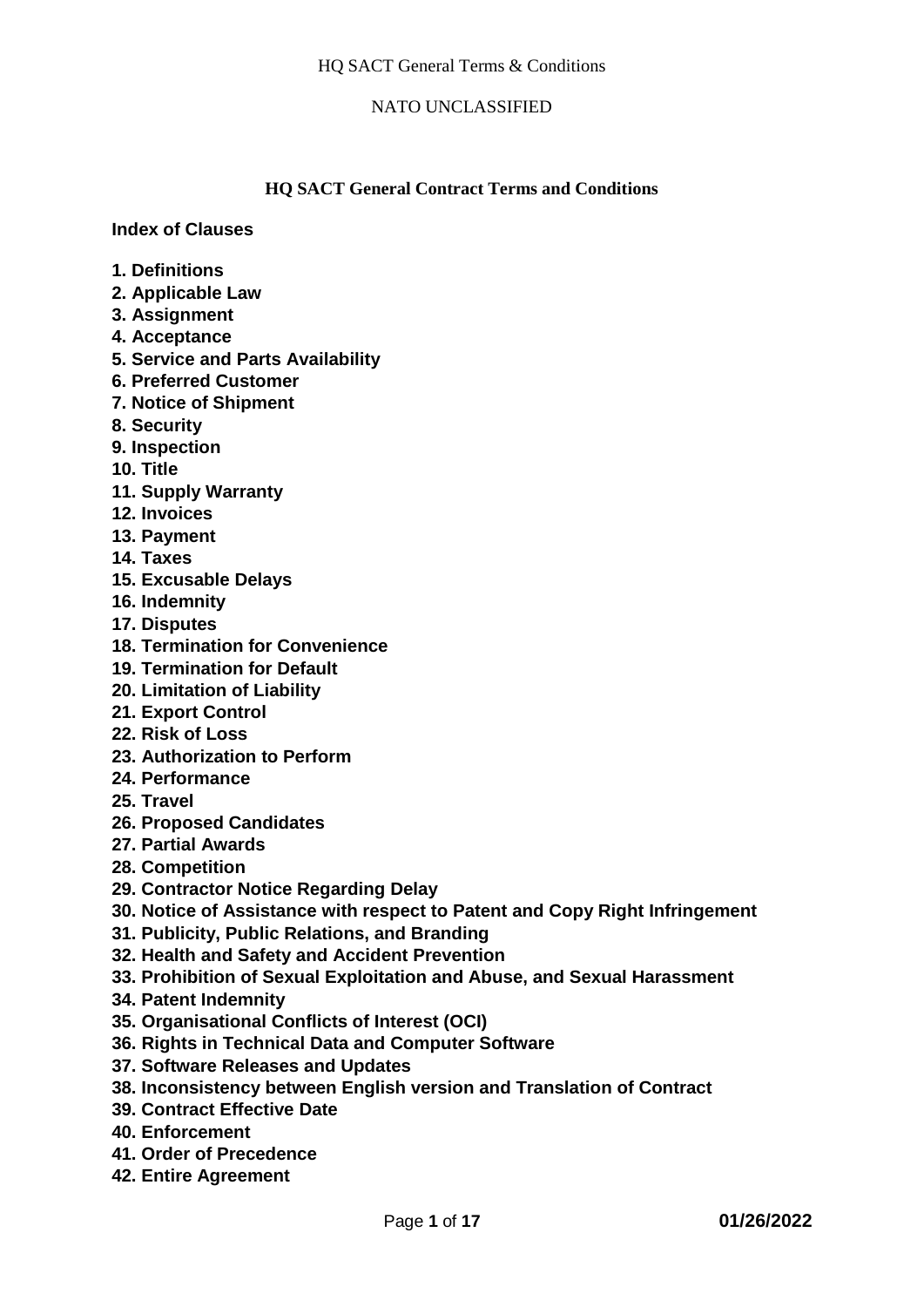**1. Definitions**. As used throughout this contract, the following terms shall have meanings as set forth below:

a. "HQ SACT" means the Supreme Headquarters Allied Command Transformation, located at 7857, Blandy Road, Suite 100, Norfolk, Virginia, United States of America. Wherin a subordinate command is referred, it shall have equal meaning and representation as HQ SACT. (HQ SACT SEE, JALLC, JWC, JFTC).

b. Contracting Officer means the person executing and managing this contract on behalf of HQ SACT.

c. Inspector means a person appointed by the Contracting Officer for the purpose of determining compliance with the technical requirements of the contract.

d. The North Atlantic Treaty Organization is hereafter referred to as "NATO".

e. The term "days" shall be interpreted as meaning calendar days

**2. Applicable law**. Except as otherwise provided in this contract, this contract shall be governed, interpreted and construed with the laws of the commonwealth of Virginia of the United States of America.

**3. Assignment**. This agreement is not assignable by the Contractor either in whole or in part unless agreed in writing by HQ SACT Contracting Officer in accordance with;

a. Any modifications, including changes, additions or deletions and instructions under this contract shall not be binding unless issued in writing by the Contracting Officer

b. Sub-contractors shall be limited to citizens or legal entities of member nations of NATO, unless specifically authorized by the Contracting Officer.

c. The Contractor shall determine that any sub-contractor proposed by him for the furnishing of supplies or services which shall involve access to classified information in the Contractor's custody has been granted an appropriate facility security clearance by the sub-contractor's national authorities, which is still in effect, prior to being given access to such classified information.

#### **4. Acceptance**

a. Acceptance or rejection of the supplies shall be made as promptly as practicable after delivery, except as otherwise provided in this contract.

b. Acceptance shall be conclusive, except for latent defects, fraud, gross mistakes amounting to fraud, or otherwise stated in the Contract. It is the action by which HQ SACT acknowledges that the Contractor has fully demonstrated that the deliveries are complete and operational. The formal acceptance will take place when the following requirements have been met:

- Availability at final destination of all deliverables.

- Successful completion of acceptance testing.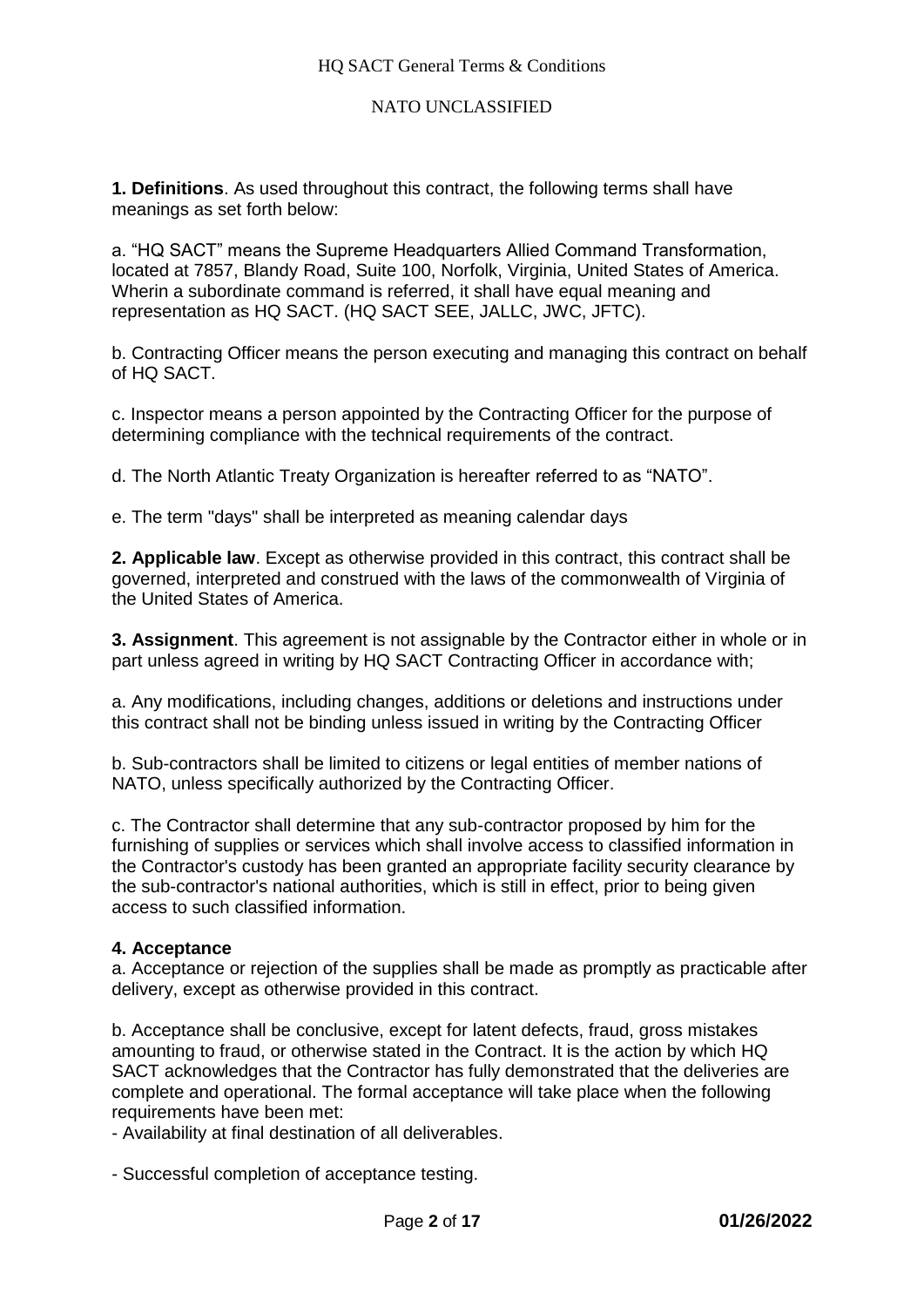- Verification of the inventory.
- Satisfactory completion of all training or other services, if any, required by that date.

- Agreement between the Contracting Officer and the Contractor on a discrepancy list (if necessary) and corresponding clearance dates.

c. When discrepancies exist and if these do not prevent satisfactory use or operation of the supplies, the Contracting Officer may declare the acceptance provisional. In this case he will withhold from payment an amount commensurate with the importance of the discrepancies but in any case not less than ten (10) percent of the total contract value and this until all discrepancies have been cleared; at that time the acceptance becomes final.

**5. Service and Parts Availability.** Unless as specified otherwise in the Technical Specifications, the Contractor and his subcontractors will maintain and furnish a source of an adequate supply of services, components, spare parts and sub-assemblies to properly maintain the supplies for a period of minimum five (5) years from Contract Effective Date.

### **6. Preferred Customer**

a. The Contractor warrants that the prices set forth in this contract are as favorable as those extended to any Government, Agency, Company, Organization or individual purchasing like quantities covered by the contract under similar conditions. In the event that prior to complete delivery under this contract the Contractor offers any of such items in substantially similar quantities to any customer at prices lower than those set forth herein, the Contractor shall so notify HQ SACT and the prices of such items shall be correspondingly reduced by a supplement to this contract.

b. Prices in this sense means "Base Price" prior to applying any bonuses.

### **7. Notice of Shipment**

a. At the time of delivery of any supplies to a carrier for transportation, the Contractor shall give notice of shipment to the Contracting Officer and to such other persons or installations as are designated by the Contracting Officer. If such instructions have not been received by the Contractor at least one working day prior to such delivery to a carrier, the Contractor shall request instructions from the Contracting Officer concerning notice of shipment to be given.

b. The following information shall be included in such notification:

- (1) Contract Number
- (2) Shipping address

From: (Name and complete address of consignor) To: (Name and complete address of consignee)

- (3) Listing of supplies by Contract Items(s)
- (4) Number of and marking on packages(s)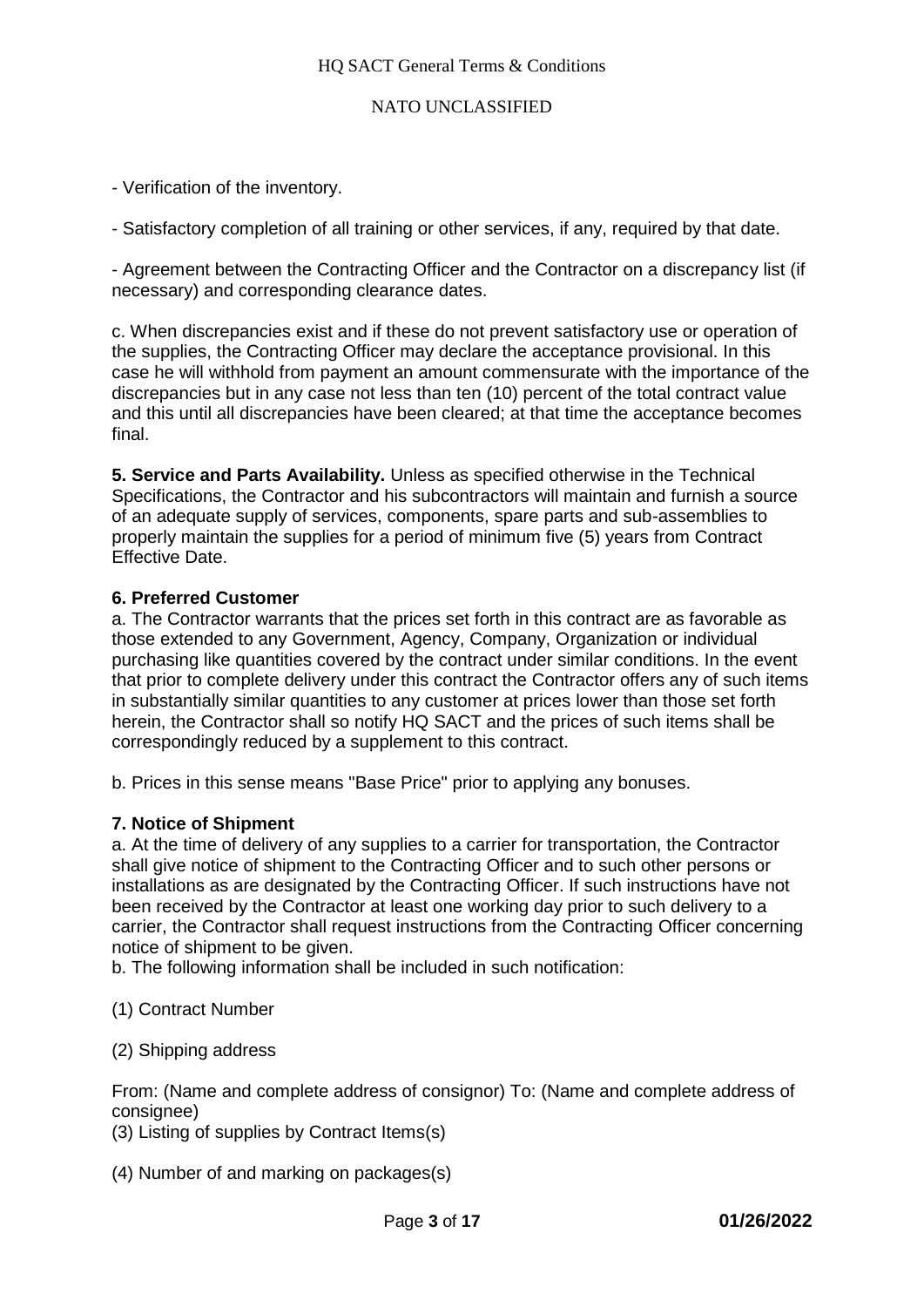(5) Weight and dimensions of packages(s)

(6) Name and address of Carrier, mode and date of shipment with waybill number,

(7) Customs documents required by Contractor (if applicable).

## **8. Security**

a. The Contractor shall comply with all security requirements prescribed by HQ SACT and the National Security Authority or designated security agency of each NATO country in which the contract is performed.

b. The Contractor shall be responsible for the safeguarding of NATO classified information, material and equipment entrusted to him or generated by him in connection with the performance of the contract.

c. Any known or suspected breaches of security or other matters of security significance shall be reported by the Contractor to the Contracting Officer and to the National Security Authority or designated security agency.

d. The Contractor shall apply to the Contracting Officer for approval before subcontracting any part of the work, if the sub-contract would involve the sub-contractor in access to classified information. The Contractor shall place the sub-contractor under security obligations no less stringent than those applied to his own contract

### **9. Inspection**

a. Unless otherwise specifically provided for in the specifications, all equipment, materials and articles incorporated in the work covered by this contract are to be new and of the most suitable grade of their respective kinds for the purposes intended. All workmanship shall be first class.

b. All supplies (which terms throughout this clause includes without limitation raw materials, components, intermediate assemblies, and end products) shall be subject to inspection and test by HQ SACT, to the extent practicable at all times and places including the period of manufacture, and in any event prior to acceptance.

c. In case any supplies are defective in material or workmanship or otherwise not in conformity with the requirements of this contract, HQ SACT shall have the right either to reject them (with or without instructions as to their disposition) or to require their correction or to accept them against reduction in price which is equitable under the circumstances.

d. If any inspection or test is made by HQ SACT on the premises of the Contractor or sub-contractor, the Contractor without additional charge shall provide all reasonable facilities and assistance to inspectors in the performance of their duties. If HQ

SACT inspection or test is made at a point other than the premises of the Contractor or a sub-contractor, it shall be at the expense of HQ SACT except as otherwise provided in this contract. In case of rejection HQ SACT shall not be liable for any reduction in value of samples used in connection with such inspection or test. HQ SACT reserves the right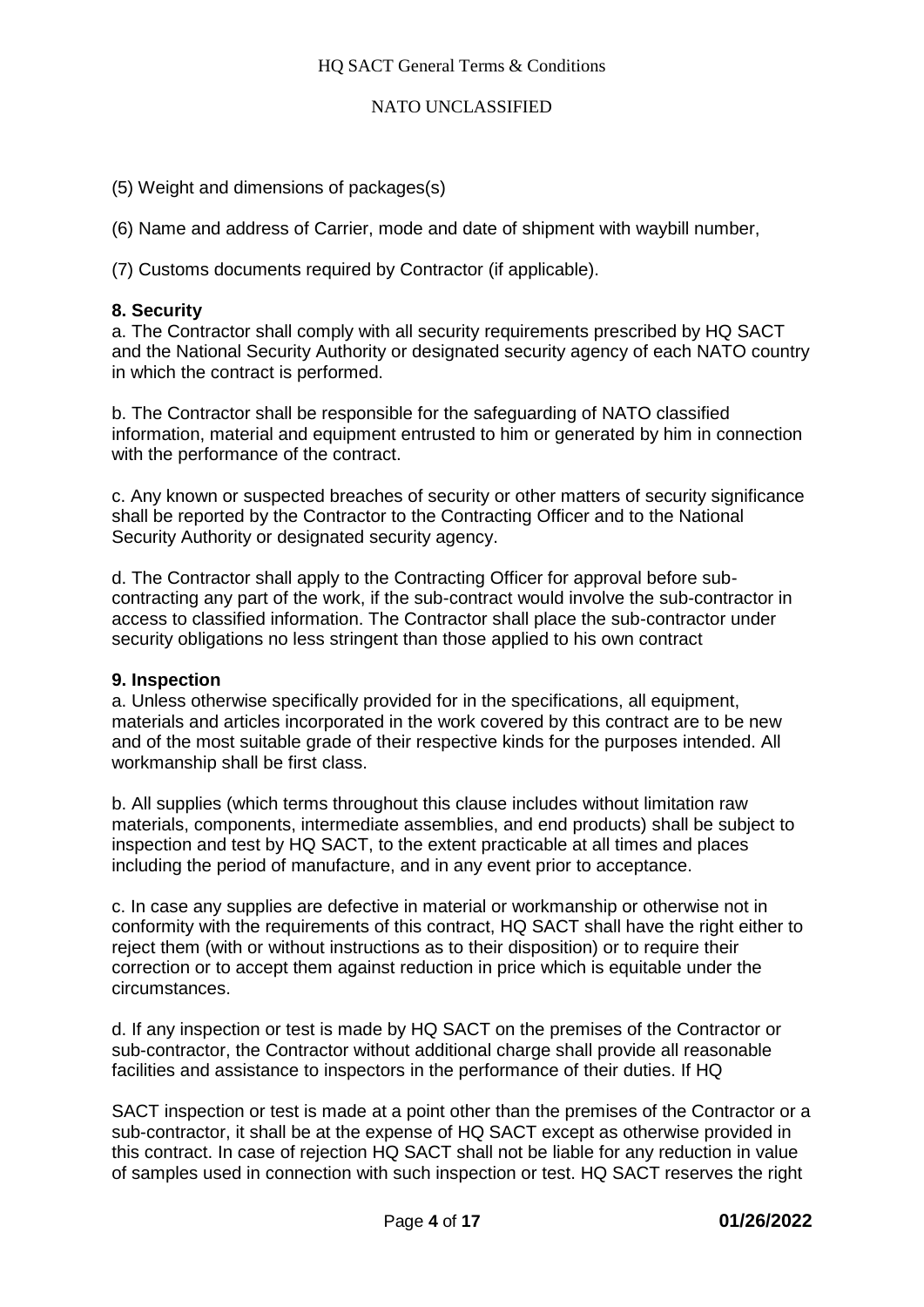to charge to the Contractor any additional cost of HQ SACT inspection and test when supplies are not ready at the time such inspection, when test is requested by Contractor or when reinspection or retest is necessitated by prior rejection. Failure to inspect supplies shall neither relieve the Contractor from responsibility for such supplies as are not in accordance with the contract requirements nor impose liability on HQ SACT therefore.

e. The inspection and test by HQ SACT of any supplies does not relieve the Contractor from any responsibility regarding defects or other failures to meet the contract requirements which may be discovered prior to acceptance. Except as otherwise provided in the contract, acceptance shall be conclusive except as regards latent defects, hidden deficiencies, fraud, or such gross mistakes as amount to fraud.

**10. Title**. Unless specified elsewhere in this contract, title to supplies furnished under this contract shall pass to HQ SACT upon acceptance, regardless of when or where HQ SACT takes physical possession.

### **11. Supply Warranty**

a. Notwithstanding inspection and acceptance by HQ SACT of supplies furnished under the contract or any provision of this contract concerning the conclusiveness thereof, the Contractor warrants that for a period of twelve (12) months following the date of acceptance:

(1) All supplies furnished under this contract will be free from defects in material or workmanship and will conform with the specifications and all other requirements of this contract; and

(2) The preservation, packaging, packing and marking and the preparation for and method of shipment of such supplies will conform with the requirements of this contract.

b. The Contracting Officer shall give written notice to the Contractor of any breach of the warranties in paragraph a. of this clause within thirty (30) days after discovery of any defect.

c. Within a reasonable time after such notice, the Contracting Officer may either:

(1) By written notice require the prompt correction or replacement of any supplies or part thereof (including preservation, packaging, packing and marking) that do not conform with requirements of this contract within the meaning of Paragraph a, of this clause; or

(2) Retain such supplies, whereupon the contract price thereof shall be reduced by an amount equitable under the circumstances and the Contractor shall promptly make appropriate payment.

d. When return, correction or replacement is required, the Contracting Officer shall return the supplies and transportation charges and responsibility for such supplies while in transit shall be borne by the Contractor. However, the Contractor's liability for such transportation charges shall not exceed an amount equal to the cost of transportation by the usual commercial method of shipment between the designated destination point under this contract and the Contractor's plant and return.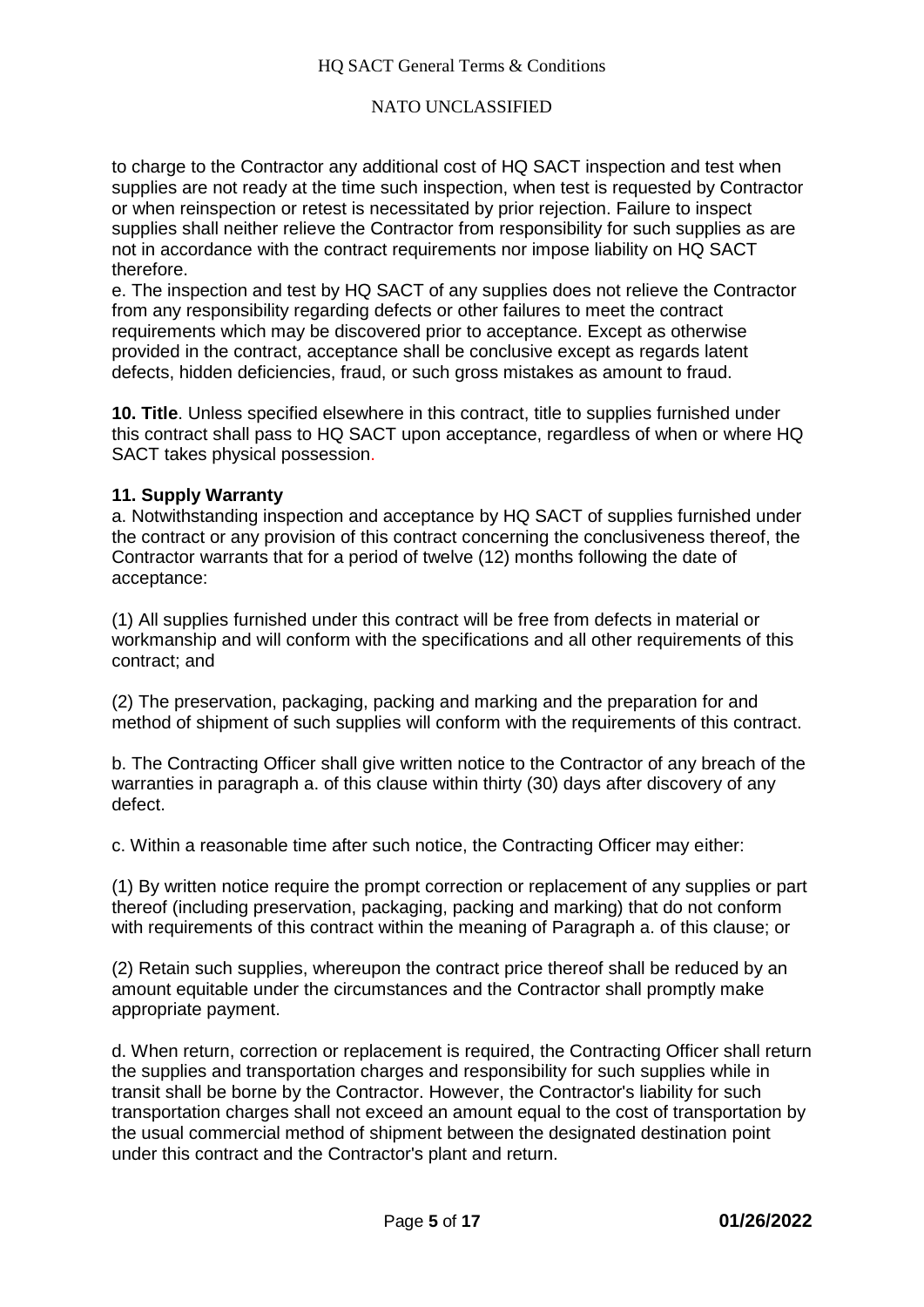e. If the Contractor does not agree as to his responsibility to correct or replace the supplies delivered, he shall nevertheless proceed in accordance with the written request issued by the Contracting Officer per paragraph c to correct or replace the defective or nonconforming supplies. In the event it is later determined that such supplies were not defective or nonconforming within the provisions of this clause, the contract price will be equitably adjusted. Failure to agree to such an equitable adjustment of price shall be a dispute concerning a question of fact within the meaning of the clause of this contract entitled "Dispute".

f. Any supplies or parts thereof furnished in replacement pursuant to this clause shall also be subject to all the provisions of this clause to the same extent as supplies initially delivered. Corrected parts will be warranted for a period not less than six (6) months starting at the time the part is received back at the user's location.

g. In case of a provisional acceptance the warranty period starts at the date of provisional acceptance and ends twelve (12) months after the date of provisional acceptance.

h. Failure to agree upon any determination to be made under this clause shall be a dispute concerning a question of fact within the meaning of the "Disputes" clause of this contract.

i. The word "supplies" as used herein includes related services.

j. The rights and remedies of HQ SACT provided in this clause are in addition to and do not limit any rights afforded to HQ SACT by any other clause of the contract.

#### **12. Invoices**

a. The contractor shall submit an original invoice and three (3) copies (or electronic invoice, if authorized) to the address designated in the contract to received invoices. All invoices shall be submitted no later than 30 days upon completion of work or services performed. Standard Payment Terms are NET 30 days. An invoice must include: 1) Name and address of the Contractor; 2) Invoice date; 3) Purchase Order number and Purchase Order or Contract line item number; 4) Description, quantity, unit of measure, unit price and extended price of the items delivered; 5) Shipping number and date of shipment including the bill of lading number and weight of shipment if shipped on a bill of lading; 6) Terms of any prompt payment discount offered; 7) Name and address of official to whom payment is to be sent: and 8) Name, title, and phone number of person to be notified in event of defective invoice. All invoices shall be certified by the signature of a duly authorized company representative. Invoices for Contractor Travel shall include: 1) Contractor name; 2) Date of Travel; 3) Number of days; 4) Destinations. All invoices shall be submitted to:

HQ SACT Accounts Payable 7857 Blandy Road Suite 100, SR-82, Norfolk, VA 23551-2490 b. Electronic Fund Transfer is the prescribed method of payment for HQ SACT. Contractors are requested to submit copies of banking information available at (http://www.act.nato.int/organization/contracting/forms-contractor-travel). Such information shall be submitted to HQ SACT 14 days prior to any contract award.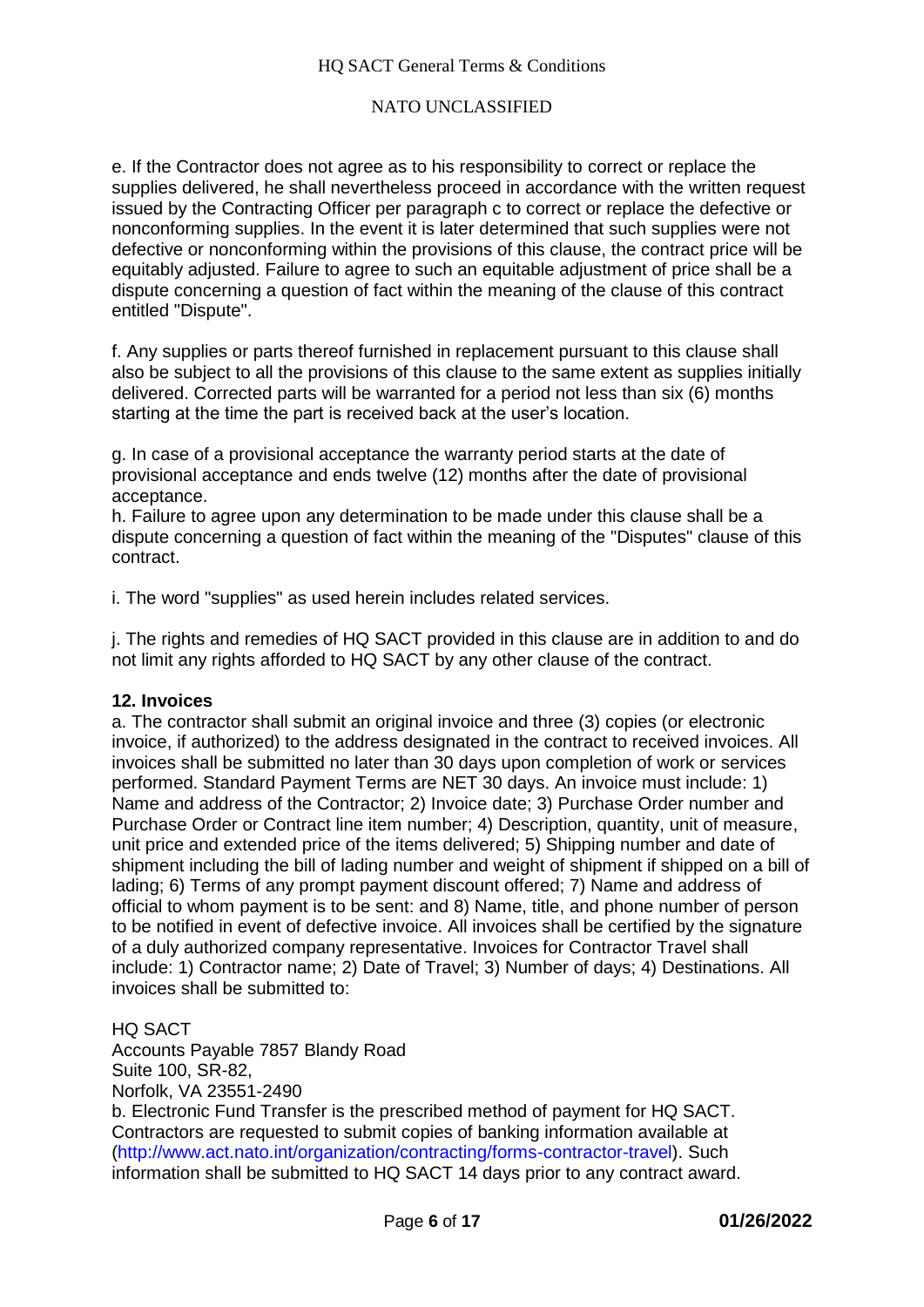**13. Payment**. Payment shall be made for items accepted by HQ SACT that have been delivered to the delivery destinations set forth in this contract. Payments under this contract may be made by HQ SACT by electronic funds transfer payments or (check in exceptional cases) and shall submit this designation to the contracting officer as directed. In the event the Contractor, during the performance of this contract, elects to designate a different financial institution for receipt of any payment made using electronic funds transfer procedures, notification of such change and the required information must be obtained by HQ SACT thirty (30) days prior to the date such change is to become effective. The documents furnishing the information required in this clause must be dated and contain the signature, title, and telephone number of the Contractor official authorized to provide it, as well as the Contractor's name and Purchase Order number. Contractor failure to properly designate a financial institution or to provide appropriate payee bank account information may delay payments of amounts otherwise properly due. Discount time will be computed from date of delivery at place of acceptance or from receipt of correct invoice at the office specified by HQ SACT, whichever is later. For the purpose of computing the discount earned, payment shall be considered to have been made on the date which appears on the payment check or the specified payment date if an electronic funds transfer payment is made.

**14. Taxes**. The contract excludes all applicable Federal, State, and local taxes and duties. HQ SACT is a tax-exempt organization.

**15. Excusable Delays**. The Contractor shall be liable for default unless nonperformance is caused by an occurrence beyond the reasonable control of the Contractor and without its fault or negligence such as, acts of God or the public enemy, acts of HQ SACT in its sovereign or contractual capacity, fires, floods, epidemics, quarantine restrictions, strikes, unusually severe weather, and delays of common carriers. The Contractor shall notify the contracting Officer in writing as soon as is reasonably possible after the commencement of any excusable delay, setting forth the full particulars in connection therewith, shall remedy such occurrence with all reasonable dispatch, and shall promptly give written notice to the Contracting Officer of the cessation of such occurrence.

**16. Indemnity**. The contractor shall indemnify HQ SACT and its officers, employees and agents against liability, including costs for actual or alleged direct or contributory infringement of or inducement to infringe, any United States or foreign patent, trademark, copyright, or other intellectual property right, arising out of the performance of this contract, provided the Contractor is reasonably notified of such claims and proceedings.

**17. Disputes**. Except as otherwise provided, during the period of performance, any dispute between the parties arising out of the performance of this contract which is not disposed of by agreement shall be decided by the HQ SACT Contracting Officer, who shall reduce his decision to writing and mail or otherwise furnish a copy thereof to the Contractor. The decision of HQ SACT shall be final and conclusive unless, within thirty

(30) days from the date of receipt of such copy, the Contractor mails or otherwise furnishes to HQ SACT a written appeal. In connection with any appeal of HQ SACT decision under this paragraph, the Contractor shall be afforded an opportunity to be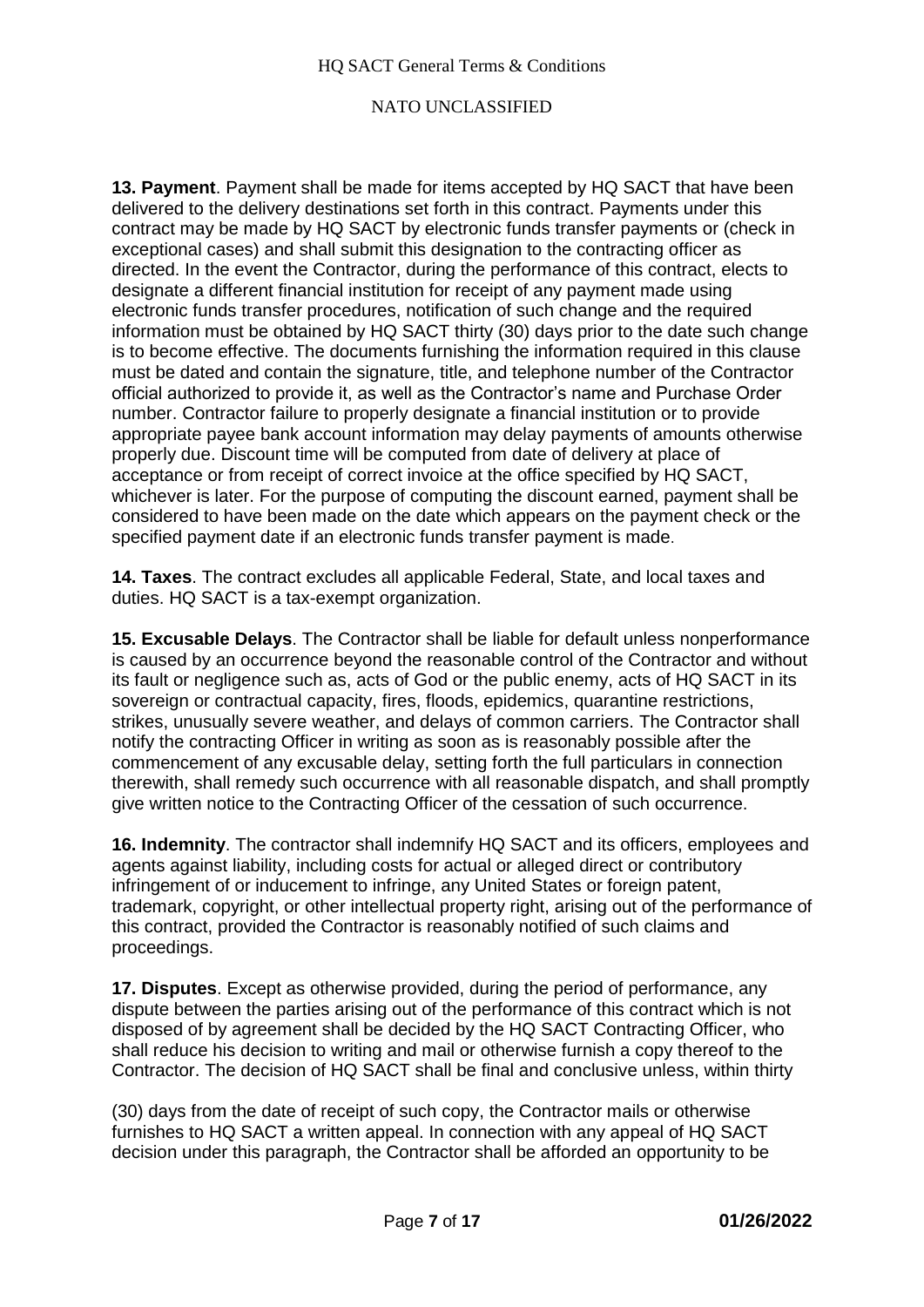heard and to offer evidence in support of its appeal. A decision shall be rendered within thirty (30) days of receipt of appeal. HQ SACT FC decision is final.

**18. Termination for Convenience**. HQ SACT reserves the right to terminate this contract, or any part hereof, for its sole convenience. In the event of such termination, the Contractor shall immediately stop all work hereunder and shall immediately cause any and all of its suppliers and subcontractors to cease work. Subject to the terms of this contract, the Contractor shall be paid a percentage of the contract price reflecting the percentage of the work performed prior to the notice of termination, plus reasonable charges the Contractor can demonstrate to the satisfaction of HQ SACT using its standard record keeping system have resulted from the termination. In the event of the failure of the Contractor and the Contracting Officer to agree as provided in paragraph

d. upon the whole amount to be paid to Contractor by reason of the termination of work pursuant to this clause, the Contracting Officer shall pay to the Contractor the amounts determined by the Contracting Officer. The Contractor shall not be required to comply with the cost accounting standards or contract cost principles for this purpose. This paragraph does not give SACT any right to audit the Contractor's records. The Contractor shall not be paid for any work performed or costs incurred which reasonably could have been avoided.

# **19. Termination for Default**

a. HQ SACT may, subject to the provisions or paragraph c. below, by written notice of default to the Contractor, terminate the whole or any part of this contract in any one of the following circumstances:

(1) If the Contractor fails to make delivery of the supplies or to perform the Services within the time specified herein or any extension thereof; or

(2) If the Contractor fails to perform any of the other provisions of this contract, or so fails to make progress as to endanger performance of this contract in accordance with its terms and in either of these two circumstances does not cure such failure within a period of ten days (or such longer period as the Contracting Officer may authorize in writing) after receipt of notice from the Contracting Officer specifying such failure.

b. In the event HQ SACT terminates this contract in whole or in part as provided in paragraph a. of this clause, HQ SACT may procure supplies or services similar to those so terminated and the Contractor shall be liable to HQ SACT for any excess costs for such similar supplies or services. The Contractor shall continue the performance of this contract to the extent not terminated under the provisions of this clause.

c. Except with respect to defaults of sub-contractors, the Contractor shall not be liable for any excess costs if the failure to perform the contract arises out of causes beyond the control and without the fault or negligence of the contractor. If the failure to perform is caused by the default of a sub-contractor, and if such default arises out of causes beyond the control of both the Contractor and sub-contractor, without the fault or negligence of either of them, the Contractor shall not be liable for any excess costs for failure to perform unless the supplies or services to be furnished by the sub-contractor were obtainable from other sources in sufficient time to permit the Contractor to meet the required delivery schedule.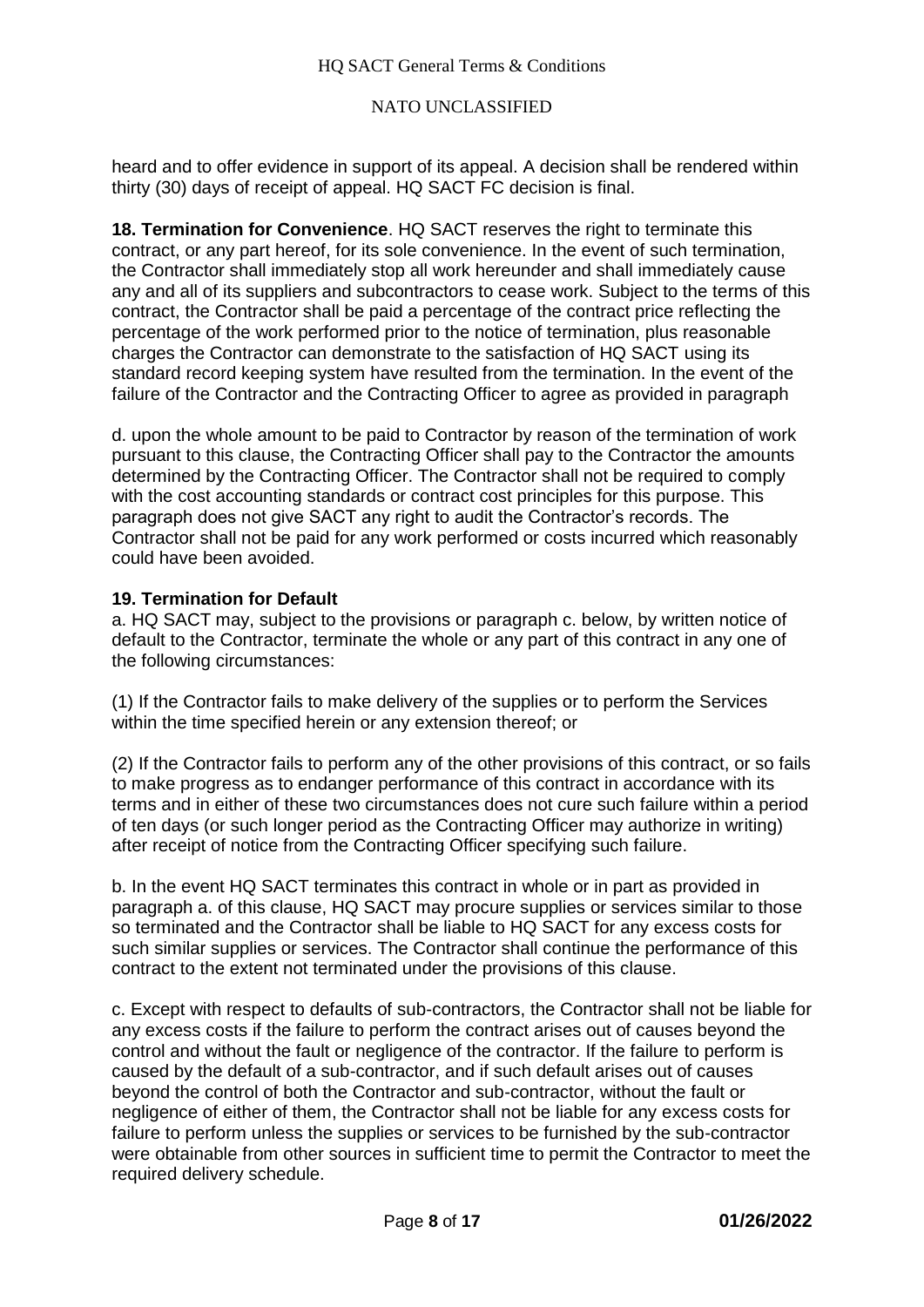d. If this contract is terminated as provided in paragraph a. of this clause, HQ SACT, in addition to any other rights provided in the clause, may require the Contractor to transfer title and deliver to HQ SACT in the manner and to the extent directed by the Contracting Officer:

### (1) Any completed supplies and

(2) Such partially completed supplies and materials, parts, tools, die, jigs, Fixtures, plans, drawings, information and contract rights (hereinafter called "Manufacturing materials") as the Contractor has specifically produced or Specifically acquired for the performance of such part of this contract as has been terminated; and the Contractor shall, upon direction of the Contracting Officer, protect and preserve property in the possession of the Contractor in which HQ SACT has an interest. Payment for completed supplies delivered to and accepted by HQ SACT shall be at the contract price. Payment for manufacturing materials delivered to and accepted by HQ SACT and for the protection and preservation of property shall be in an amount agreed upon by the Contractor and Contracting Officer; failure to agree such amount shall be a dispute concerning a question of fact within the meaning of the clause of this contract entitled "Dispute". HQ SACT may withhold from amounts otherwise due the Contractor for such completed supplies or manufacturing materials such sum as the Contracting Officer determines to be necessary to protect HQ SACT against loss because of outstanding liens or claims of former lien holders.

e. If, after notice of termination of this contract under the provisions of this clause, it is determined for any reason that the Contractor was not in default under the provisions of this clause, or that the default was excusable under the provisions of this clause, the rights and obligations of the parties shall, if the contract contains a clause providing for termination for convenience of HQ SACT, be the same as if the notice of termination had been issued pursuant to such clause. If, after such notice of termination of this contract under the provisions of this clause, it is determined for any reason that the Contractor was not in default under the provisions of this clause, and if this contract does not contain a clause providing for termination for convenience of HQ SACT the contract shall be equitably adjusted to compensate for such termination and the contract modified accordingly; failure to agree to any such adjustment shall be a dispute concerning a question of fact within the meaning of the clause of this contract entitled "Disputes".

f. Both parties are under duty of good faith. The contract includes not only the specific terms, but also law and customary practice applicable in the place where the contract is to be carried out and to the Type of Trade to which the contract relates.

**20. Limitation of Liability**. Except as otherwise provided by an express or implied warranty, the Contractor will not be liable to HQ SACT for consequential damages resulting from any defects or deficiencies in accepted items

**21. Export Control**. Contractor warrants that, if applicable all necessary technical assistance agreements (TAA), export control or other associated arrangements shall be valid prior to contract award. Should a Contractor require export pre-approval HQ SACT legal staff will be provided a preview of said companies request PRIOR to the companies submission to a Government entity. Upon validation of request by HQ SACT Legal staff, subject agreement or request may be submitted to appropriate authority.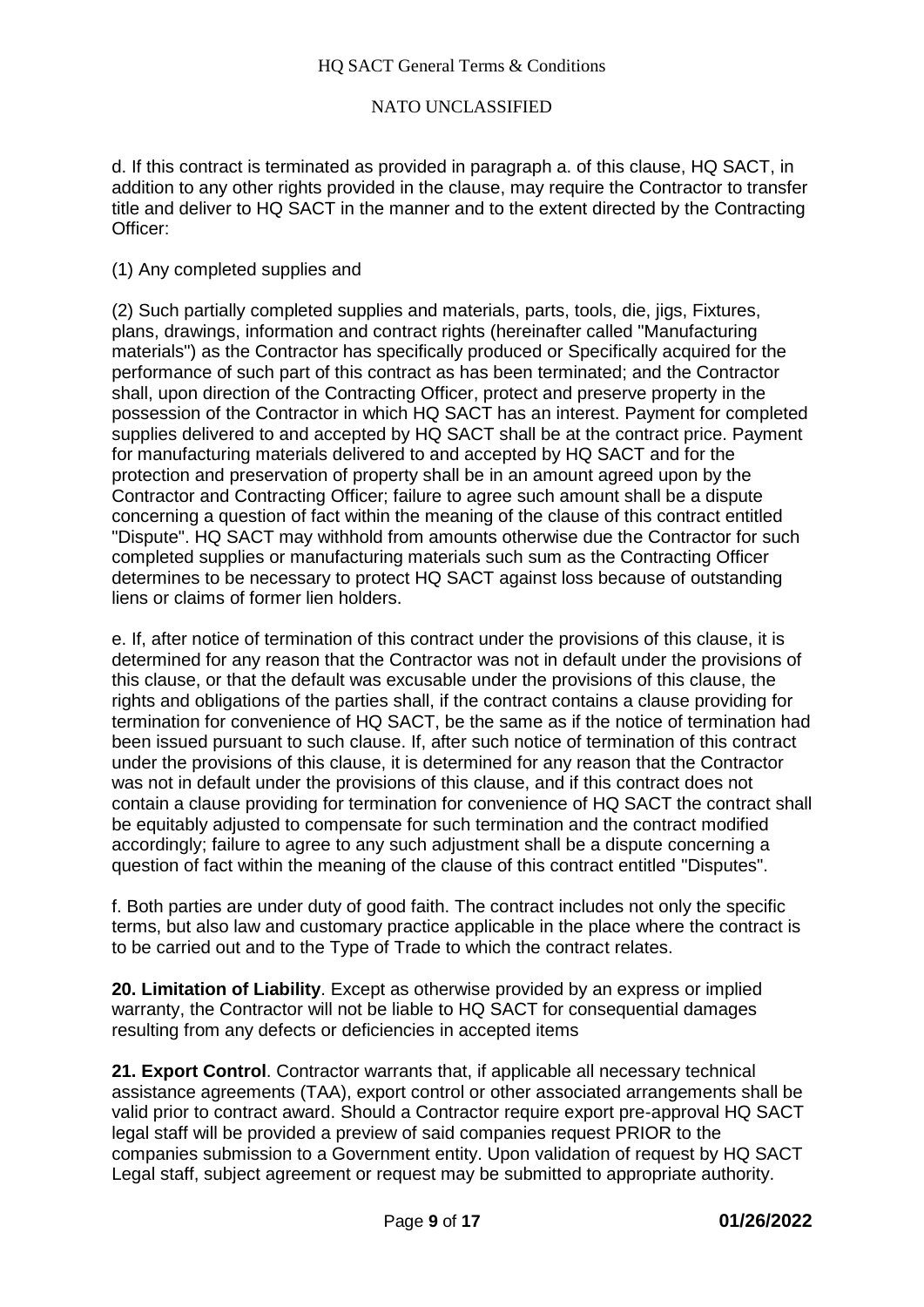#### HQ SACT General Terms & Conditions

### NATO UNCLASSIFIED

(Please note: There are no specified time delays regarding TAA, aor export control request being processed. However, experience has shown request can take anywhere from 30 days to 90 days depending on complexity of request, and administrative preparedness).

**22. Risk of Loss**. Unless the contract specifically provides otherwise, risk of loss or damage to the supplies provided under this contract shall remain with the Contractor until, and shall pass to HQ SACT upon: 1) Delivery of the supplies to a carrier, if transportation is f.o.b. origin; or 2) Delivery of the supplies to HQ SACT at the destination specified in the contract, if transportation is f.o.b. destination.

**23. Authorization to Perform**. The Contractor warrants that he and his sub- contractors have been duly authorized to operate and do business in the country or countries in which this contract is to be performed; that he and his sub-contractors have obtained all necessary licenses and permits required in connection with the contract; that he and the sub-contractors will fully comply with all the laws, decrees, labor standards and regulations of such country or countries during the performance of this contract; and that no claim for additional moneys with respect to any authorizations to perform will be made upon HQ SACT.

**24. Performance**. Candidates/contractors who accept HQ SACT issued contracts, shall, at a minimum, serve in a designated capacity for no less than 180 calendar days from commencement of contract period of performance. Contracts' with performance periods having less than 180 days in totality shall require contractors to serve a minimum of 50% of estimated performance period. Should a candidate vacate the contract in less time than described, HQ SACT reserves the right to cancel the contract in whole or part. Replacement candidates, if acceptable to HQ SACT, shall be reviewed by HQ SACT for compliance, and, or technical acceptance per the original Statement of Work and final acceptance by HQ SACT Contracting Officer.

**25. Travel**. In accordance with AFM Section 24, Contractor Travel, travel by contractors in support of the HQ SACT mission will only be performed when a member of the approved International HQ SACT Peacetime Establishment is unable to perform the mission. Once contractor travel has been established under a contract and a contractor is tasked to travel, the HQ SACT Contractor Travel Request form must be filled out and approved prior to any travel being conducted. This form may be found at: http://www.act.nato.int/organization/contracting/forms- contractor-travel. The in-house Travel Agency will set the Transport Ceiling Cost and at that time the contractor may elect to book their transportation with the in-house travel agency. (Please refer to Clause Number 7 above).

Transport tickets purchased through the in-house travel agency will be reimbursed by the HQ SACT entity directly to the in-house travel agency, and the applicable travel line of the contract will be charged. These costs will not be invoiced by, or paid to, the contractor company. When transport tickets are purchased through another source only the ceiling cost allocated by the in-house travel agency will be reimbursed to the contractor company.

Per Diem is based on the NATO Group One subsistence allowance, which covers meals, lodging, incidental expenses and any applicable overhead and/or fees. Per Diem Reimbursement will only be made at these rate amounts. NATO Group III daily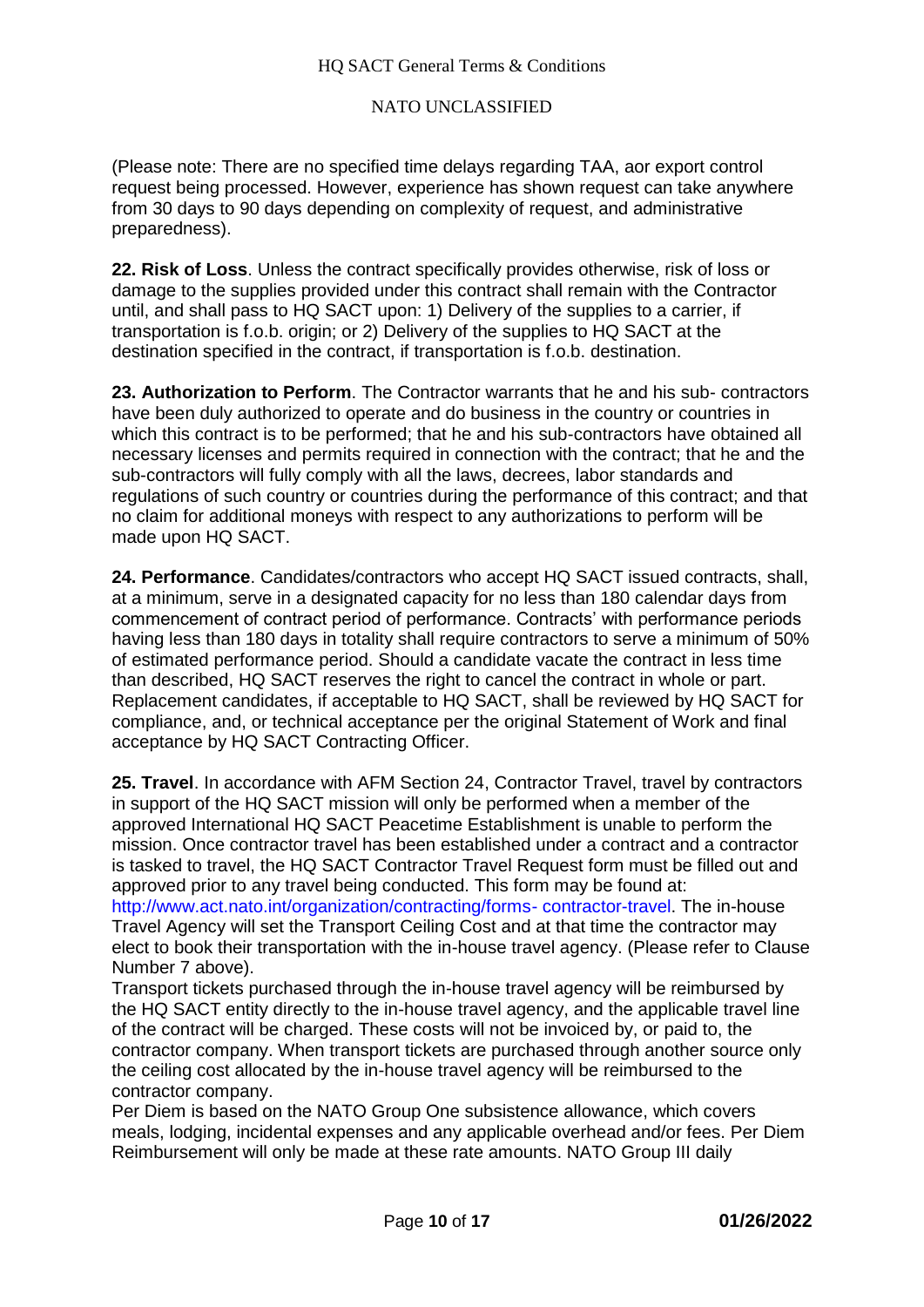### HQ SACT General Terms & Conditions

#### NATO UNCLASSIFIED

subsistence allowances are posted on HQ SACT website at http://www.act.nato.int/organization/contracting/forms- contractor-travel.

**26. Proposed Candidates**. No proposals shall be accepted or considered for candidates already assigned to an existing contract with HQ SACT, without the prior permission of the Contracting Officer. .

**27. Partial awards** will be allowed when determined in the best interests of NATO. The Contracting Awards Board and the Contracting Officer, when deemed prudent and necessary have the authority to make this determination. Partial bidding shall be consistent with released solicitation.

**28. Competition**. HQ SACT reserves the right to engage in Full and Open Competition after exclusion of sources.

**29. Contractor Notice Regarding Delay**. In the event the Contractor encounters difficulty in meeting performance requirements, or when he anticipates difficulty in complying with the contract delivery schedule or date, he shall immediately notify the Contracting Officer in writing, giving pertinent details; provided, however, that this data shall be informational only in character and that this provision shall not be construed as a waiver by HQ SACT of any delivery schedule or date, or of any rights or remedies provided by law or under this contract.

#### **30. Notice and Assistance regarding Patent and Copyright Infringement**

a. The Contractor shall report to the Contracting Officer, promptly and in reasonable written detail, each notice or claim of patent or copyright infringement based on the performance of this contract of which the Contractor has knowledge. b. In the event of any claim or suit against HQ SACT on account of any alleged patent or copyright infringement arising out of the performance of this contract or out of the use of any supplies furnished or work or services performed hereunder, the Contractor shall furnish to HQ SACT, when requested by the Contracting Officer, all evidence and information in possession of the Contractor pertaining to such suit or claim. Such evidence and information shall be furnished at the expense of HQ SACT except where the Contractor has agreed to indemnify HQ SACT.

c. This clause shall be included in all sub-contracts.

### **31. Publicity, Public Relations, and Branding**

a. Unless authorized in writing by the Contracting Officer, the Contractor shall not advertise or otherwise make public, including but not limited to photographs and films or public statements concerning this Contract, the fact that it is a contractor to HQ SACT [JALLC, JFTC, JWC], or use the name, emblem, logo, official seal or any abbreviation of the HQ SACT [JALLC, JFTC, JWC]. This obligation shall survive the completion, expiration, cancellation or termination of the Contract.

b. The Contractor shall ensure that all deliverables in support of the contract are consistent with NATO Approved Branding.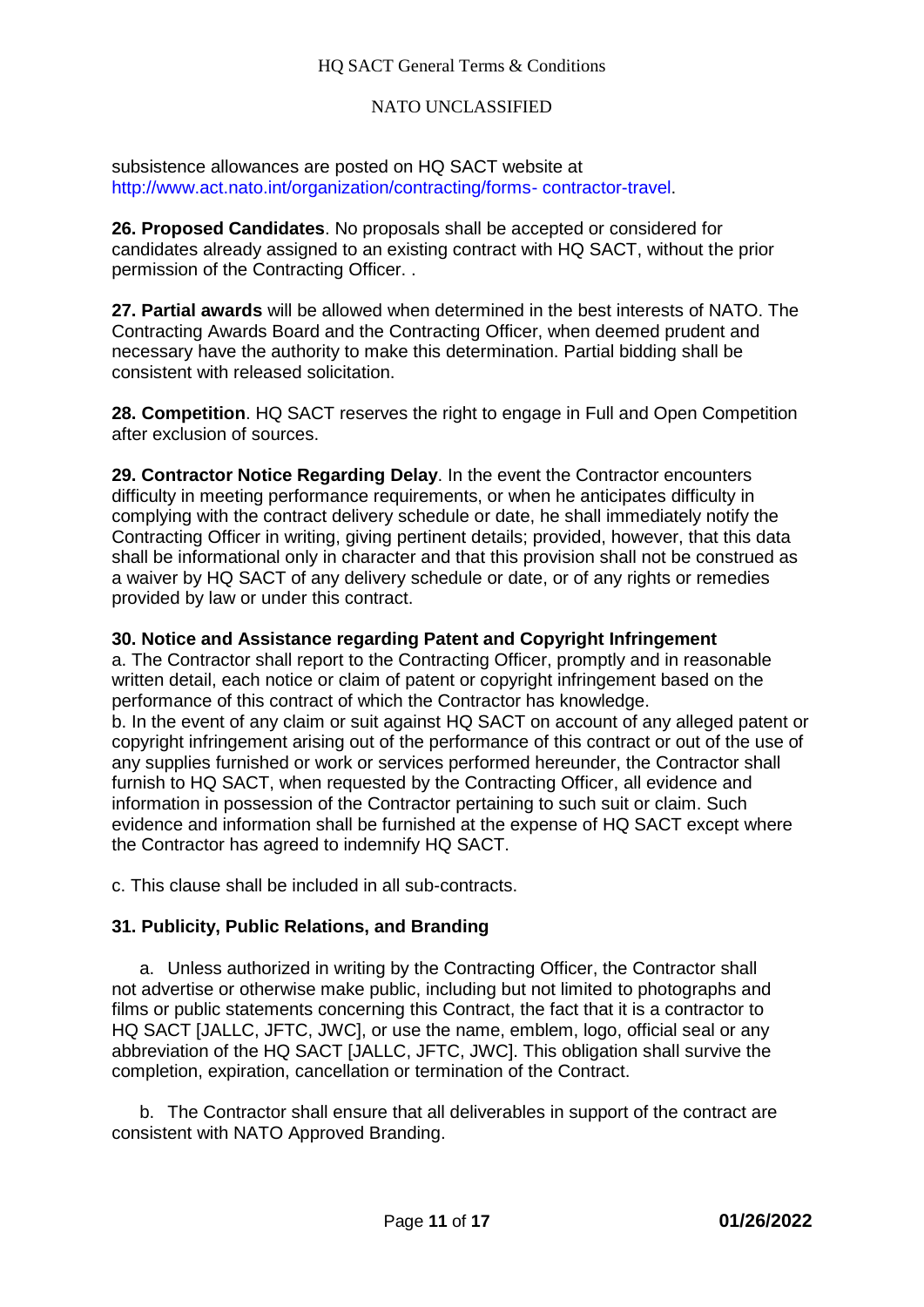**32. Health, Safety and Accident Prevention**. If the Contracting Officer notifies the Contractor in writing of any non-compliance in the performance of this contract, with safety and health rules and requirements prescribed on the date of this contract by applicable national or local laws, ordinances and codes, and the Contractor fails to take immediate corrective action, the Contracting Officer may order the Contractor to stop all or part of the work until satisfactory corrective action has been taken. Such an order to stop work shall not entitle the Contractor to an adjustment of his contract price or other reimbursement for resulting increased costs, or to an adjustment of the delivery or performance schedule.

# **33. Prohibition of Sexual Exploitation and Abuse, and Sexual Harassment**

a. The Contractor shall take all appropriate measures to prevent and respond to sexual exploitation or sexual abuse ("SEA") and sexual harassment ("SH") of anyone by its employees or any other persons engaged and controlled by the Contractor to perform any services under the Contract ") including but not limited to vetting its potential employees. In the performance of the Contract, the Contractor shall comply with the standards of conduct set forth in the "The NATO Policy on Preventing and Responding to Sexual Exploitation and Abuse" of 20 November 2019.

b. In particular, the Contractor and Contractor's Employees shall not engage in any conduct that would constitute sexual exploitation or sexual abuse:

1) Sexual Exploitation is any actual or attempted abuse of a position of vulnerability, differential power, or trust, for sexual purposes, including, but not limited to, profiting monetarily, socially or politically from the sexual exploitation of another. Acts that constitute sexual exploitation include, but are not limited to, the exchange of money, goods or other commodities and or services, employment or any exchange of assistance that is due to the local population in exchange for sex, including sexual favours or other forms of humiliating, degrading or exploitative behaviour. All such transactional sex, including the exploitation of the prostitution of others, is a form of sexual exploitation. Sexual relationships based on inherently unequal power dynamics are a form of sexual exploitation.

2) Sexual abuse is any actual or threatened physical intrusion of a sexual nature, whether by force or under unequal or coercive conditions. Acts that constitute sexual abuse include, but are not limited to, any action or behaviour of a sexual nature that coerces, threatens or forces a person to engage in a sexual activity, or any unlawful sexual activity with a person under the age of 18.

c. Contractor and Contractor's Employees will also not engage in any conduct that would constitute sexual harassment:

1) SH is any unwelcome and unwanted behaviour of a sexual nature, whether verbal or physical that is offensive and creates a hostile or intimidating work environment.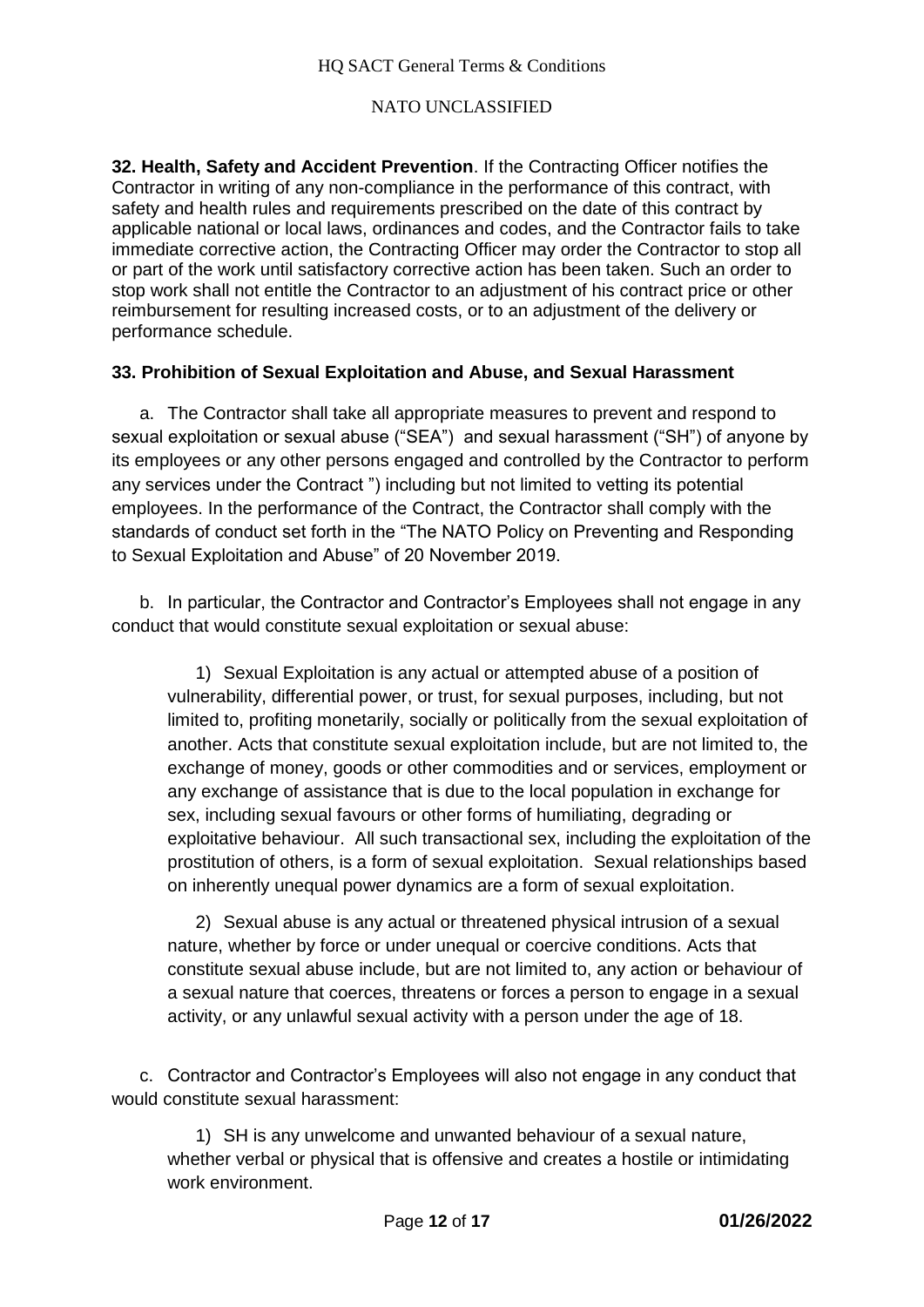2) SH may include unwelcome sexual advances, unsolicited requests for sexual favours, or any other behaviour of a sexual nature that might reasonably be expected or be perceived to intimidate, cause offense or humiliation to another, when such conduct interferes with work or is made a condition of employment. SH is particularly egregious when it is linked with direct or implied threats or promises about career prospects ("quid pro quo" harassment).

3) SH may occur between persons of any gender who can be either the target or the perpetrators of SH.

d. Contractor and Contractor's Employees will also not engage in any conduct that would constitute workplace discrimination (i.e. gender, race or ethnic origin, religion or belief, disability, age or sexual orientation, etc.) and others counter to HQ SACT and NATO's code of conduct policies.

e. In the performance of the Contract, should sufficient information of conduct described above against the Contractor or Contractor's Employees be brought to HQ SACT [JALLC, JFTC, JWC]'s attention, HQ SACT [JALLC, JFTC, JWC] shall commence a review into the Contractor's or Contractor's Employees' conduct in this regard in accordance with HQ SACT [JALLC, JFTC, JWC] regulations, rules, policies and procedures.

f. The Contractor acknowledges and agrees that any breach of any of the provisions set forth in this Clause, shall constitute a breach of an essential term of the Contract, and, in addition to any other legal rights or remedies available to any person, may give rise to grounds for suspension or termination of the Contract. In addition, nothing herein shall limit the right of HQ SACT [JALLC, JFTC, JWC] to refer any alleged breach of the foregoing standards of conduct or any other terms of the Contract to the relevant national authorities for appropriate legal action.

**34. Patent Indemnity**. If the amount of this contract is in excess of \$1,000,000 , the Contractor shall indemnify HQ SACT and its officers, agents and employees against liability, including costs, for infringement of any letters patent (except letters patent issued upon an application which is now or may hereafter be kept secret or otherwise withheld from issue by order of the government which issued the letters patent) arising out of the manufacture or delivery of supplies under this contract, or out of the use or disposal by or for the account of HQ SACT of such supplies. The foregoing indemnity shall not apply unless the Contractor shall have been informed as soon as practicable by HQ SACT of the suit or action alleging such infringement and shall have been given such opportunity as is afforded by applicable laws, rules, or regulations to participate in the defense thereof; and further, such indemnity shall not apply to:

a. An infringement resulting from compliance with specific written instructions of the Contracting Officer directing a change in the supplies to be delivered or in the materials or equipment to be used or directing a manner of performance of the Contract not normally used by the Contractor;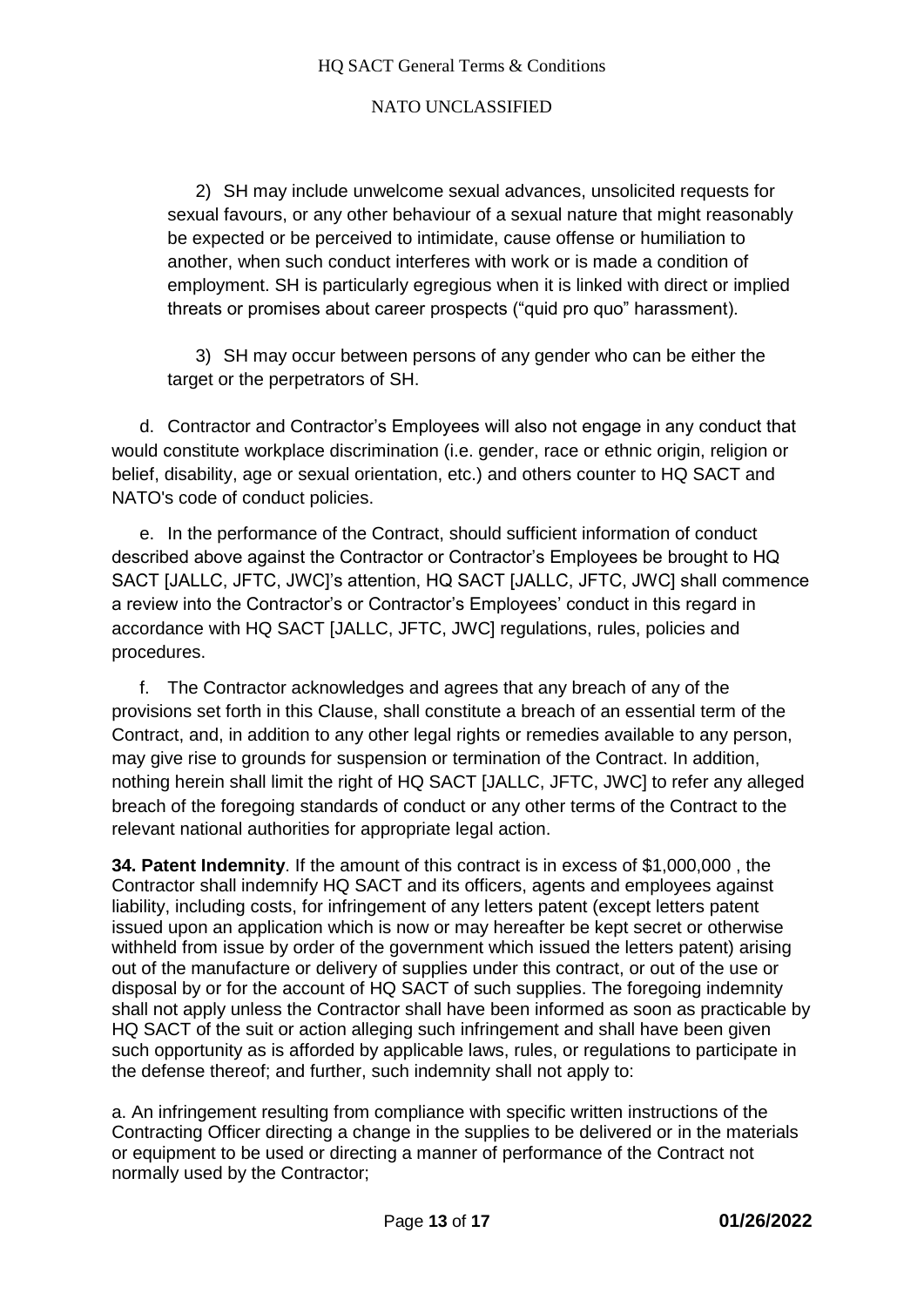b. An infringement resulting from an addition to, or change in, such supplies or components furnished which addition or change was made subsequent to delivery or performance by the Contractor; or

c. A claimed infringement which is settled without the consent of the Contractor, unless required by a court of competent jurisdiction.

# **35. Organisational Conflicts of Interest (OCI)**

a. Organisational conflicts of interest may occur when factors create an actual or potential conflict of interest on an instant contract, or when the nature of the work performed on the instant contract creates an actual or potential conflict of interest on a future acquisition. In the latter case, some restrictions on future activities of the contractor may result.

b. Contractors must implement a programme to monitor, detect, and mitigate/remediate organisational conflicts of interest. While Contracting Officers retain authority to approve mitigation or remediation measures once organizational conflicts of interest are identified, the primary burden of detecting, identifying and disclosing organisational conflicts of interest to the contracting officer and proposing suitable mitigation or remediation measures falls on the contractor.

c. The two underlying principles regarding organisational conflicts of interest are:

i. Preventing the existence of conflicting roles that might bias a contractor's judgment; and

ii. Preventing unfair competitive advantage. An unfair competitive advantage exists where a contractor competing for award of any contract possesses:

1. Proprietary information that was obtained from a NATO official, staff member, or NATO contractor without proper authorisation; or

2. Information that is relevant to the contract but is not available to all competitors, where such information would assist that contractor in obtaining the contract.

d. Contracting officers and potential bidders shall analyse planned acquisitions in order to:

i. Identify and evaluate potential organisational conflicts of interest as early in the acquisition process as possible; and

ii. Avoid, neutralise, or mitigate significant potential conflicts before contract award, where possible, or post award when the organizational conflict of interest is not revealed prior to award.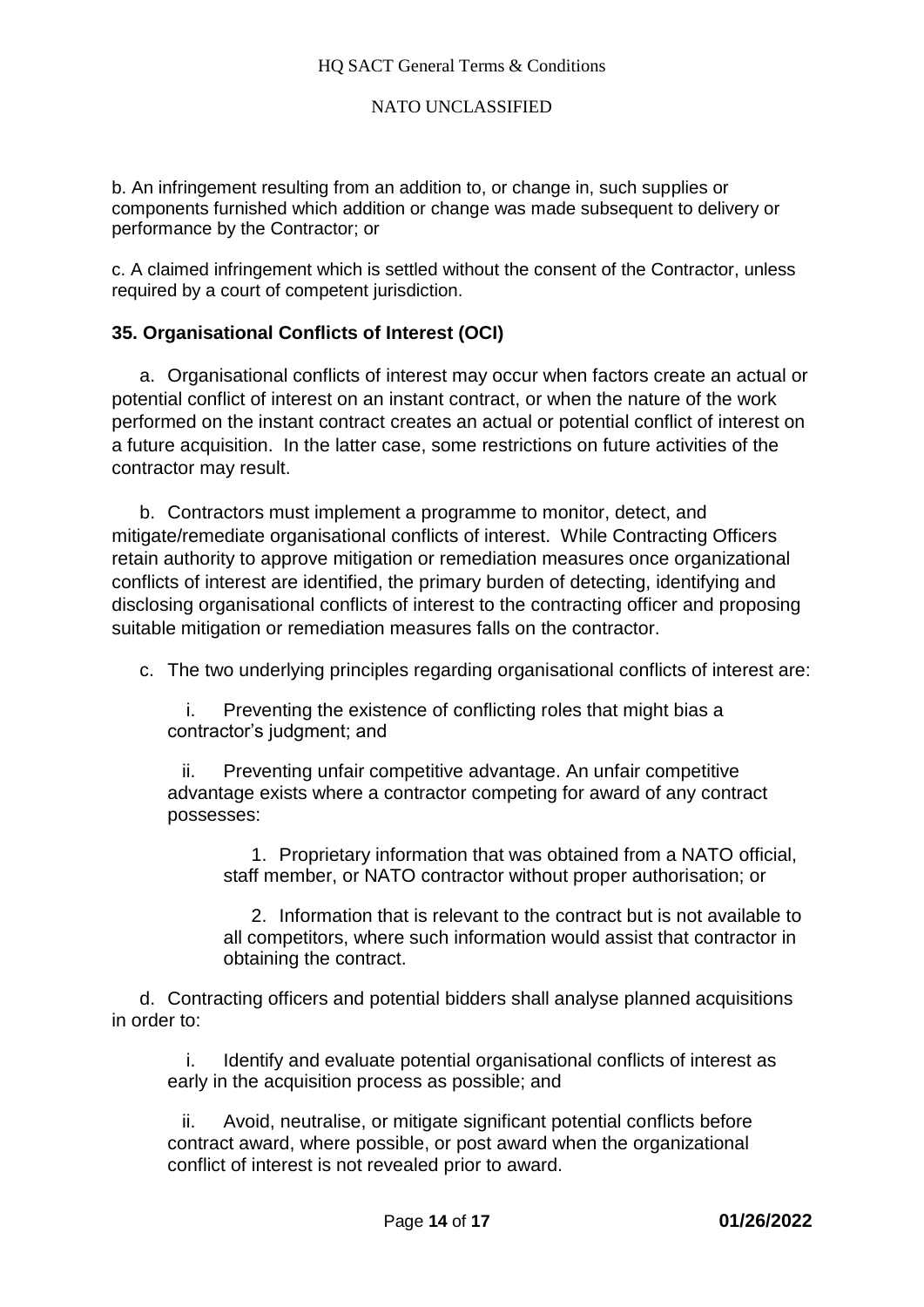e. The contracting officer shall award the contract to the apparent successful bidder unless a conflict of interest is determined to exist that cannot be avoided or mitigated. Before determining to withhold award based on conflict of interest considerations, the contracting officer shall notify the contractor, provide the reasons therefor, and allow the contractor a reasonable opportunity to respond. If the contracting officer finds that it is in the best interest of the HQ SACT [JALLC/JFTC/JWC] to award the contract notwithstanding a conflict of interest, the Contracting Officer will issue a waiver and disclose the award and the existence of the organisational conflict of interest to the Financial Controller. The waiver request and decision shall be included in the contract file.

f. Obligations of the Parties.

i. When a Contractor or Prospective Contractor becomes aware of the existence or potential for an organisational conflict of interest, the Contractor is obligated to disclose the existence, nature, and supporting evidence of the conflict. Contractors or Prospective Contractors will be deemed to be aware of the existence or potential for an organisational conflict of interest when the Contractor or Prospective Contractor actually knows or reasonably should know of the existence of the actual or potential organisational conflict of interest.

ii. If the Contracting Officer becomes reasonably aware that the award of a contract will restrict the contractor's eligibility for future contract work, the Contracting Officer will disclose this fact in writing to the Contractor prior to the award, where practicable, and will permit the Contractor or prospective Contractor 7 days to make an election regarding award, discontinuing performance, or submitting an OCI mitigation plan for the Contracting Officer's approval. The sufficiency of the OCI mitigation plan is in the Contracting Officer's sole discretion.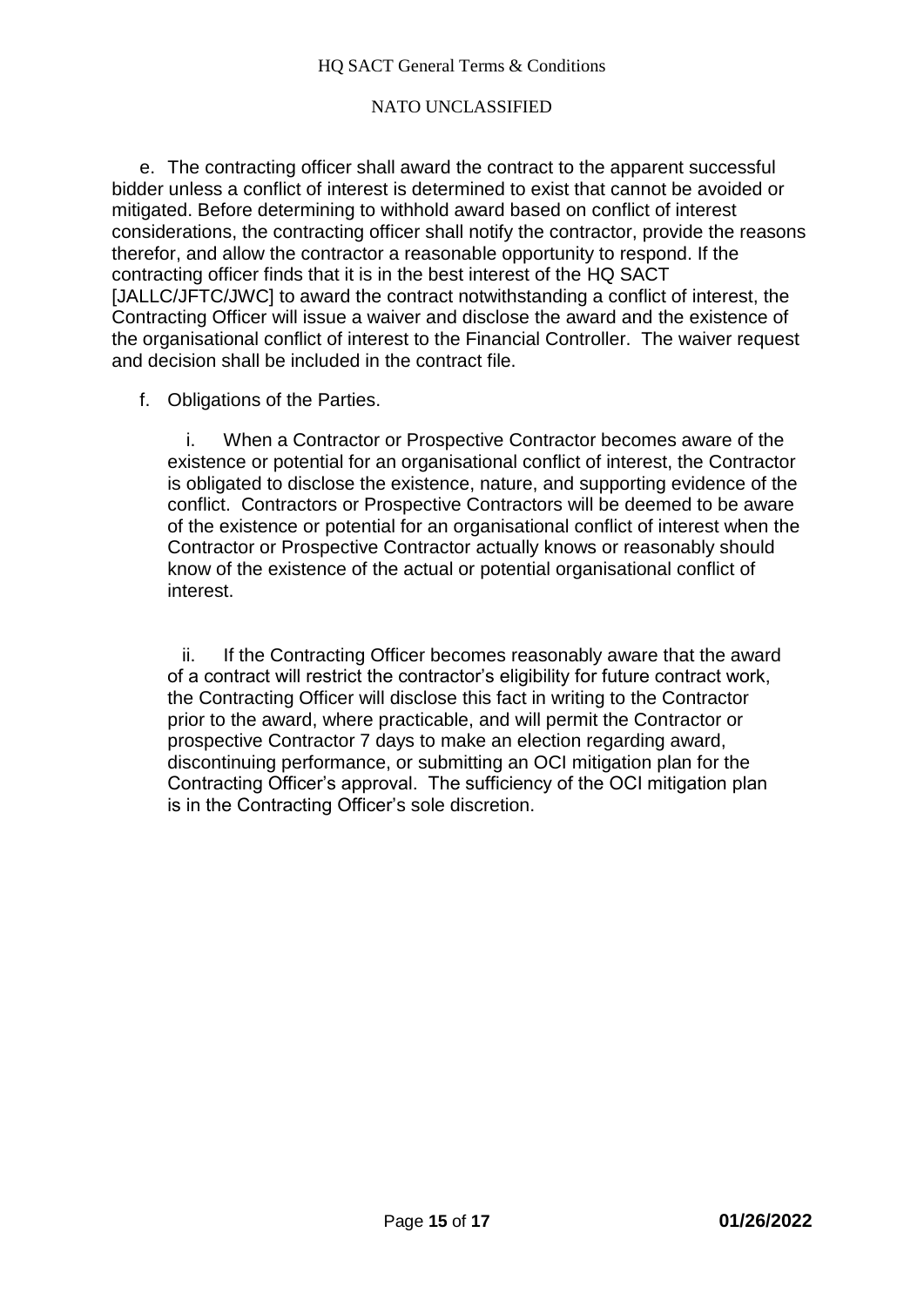# **36. Rights in Technical Data and Computer Software**

a. Ownership of Work Product. HQ SACT is and shall be the sole and exclusive owner of all right, title, and interest throughout the world in and to all the results and proceeds of the Research performed under this Agreement, including but not limited to inventions, derivative works, documents, reports, summaries, raw data, algorithms, charts, graphs, research results, methods, models, maps or drawings, tools, software (including source code), and other works which are created due to or as part of the Research by the Foundation, and including all patents, copyrights, trademarks, trade secrets and other Work Product (all of the above-described results and proceeds of the Research are herein referred to as "Work Product") and shall be deemed to be work made for hire. Accordingly, Sponsor may modify, protect, publish, incorporate into other documents, share with others, or otherwise use without restriction all aspects of the Work Product as HQ SACT deems fit in its sole discretion. The Foundation will not in any way use, license, or allow third parties to use the Work Product or any portion thereof without the express prior written consent of Sponsor.

b. Technical data and software delivered under this contract shall be marked with the number of this contract, name of Contractor and the rights transferred to HQ SACT.

### **37. Software Releases and Updates.**

a. All software implemented on or delivered with the supplies shall be at the start of acceptance, the most recent versions or releases as available.

b. The Contractor shall for a duration of minimum five (5) years after acceptance, and upon their availability, offer to HQ SACT all software changes, fixes and new releases. These shall be offered at no cost when they are offered free of charge on the commercial market.

**38. Inconsistency between English Version and Translation of Contract**. In the event of inconsistency between any terms of this contract and any translation thereof into another language, the English language meaning shall control

**39. Contract Effective Date (CED).** The effective date of the contract is the date of last signature by the contracting parties, or a specific date set forth in the Contract.

**40. Enforcement**. Failure by either party to enforce any provision of this contract will not be deemed a waiver of future enforcement of that or any other provision. The invalidity or unenforceability of any provision of this contract shall not affect the other provisions hereof, and this contract shall be construed in all respects if such invalid or unenforceable provisions were omitted

**41. Order of Precedence**. Any inconsistencies in the solicitation or contract shall be resolved by giving precedence in the following order: (1) Special Terms and Conditions;

(2) General Terms and Conditions and Purchase Order terms; (3) solicitation provisions if this is a solicitation; (4) the specification/statement of work; (5) other HQ SACT documents, exhibits and attachments; (6) addenda to this solicitation or contract,